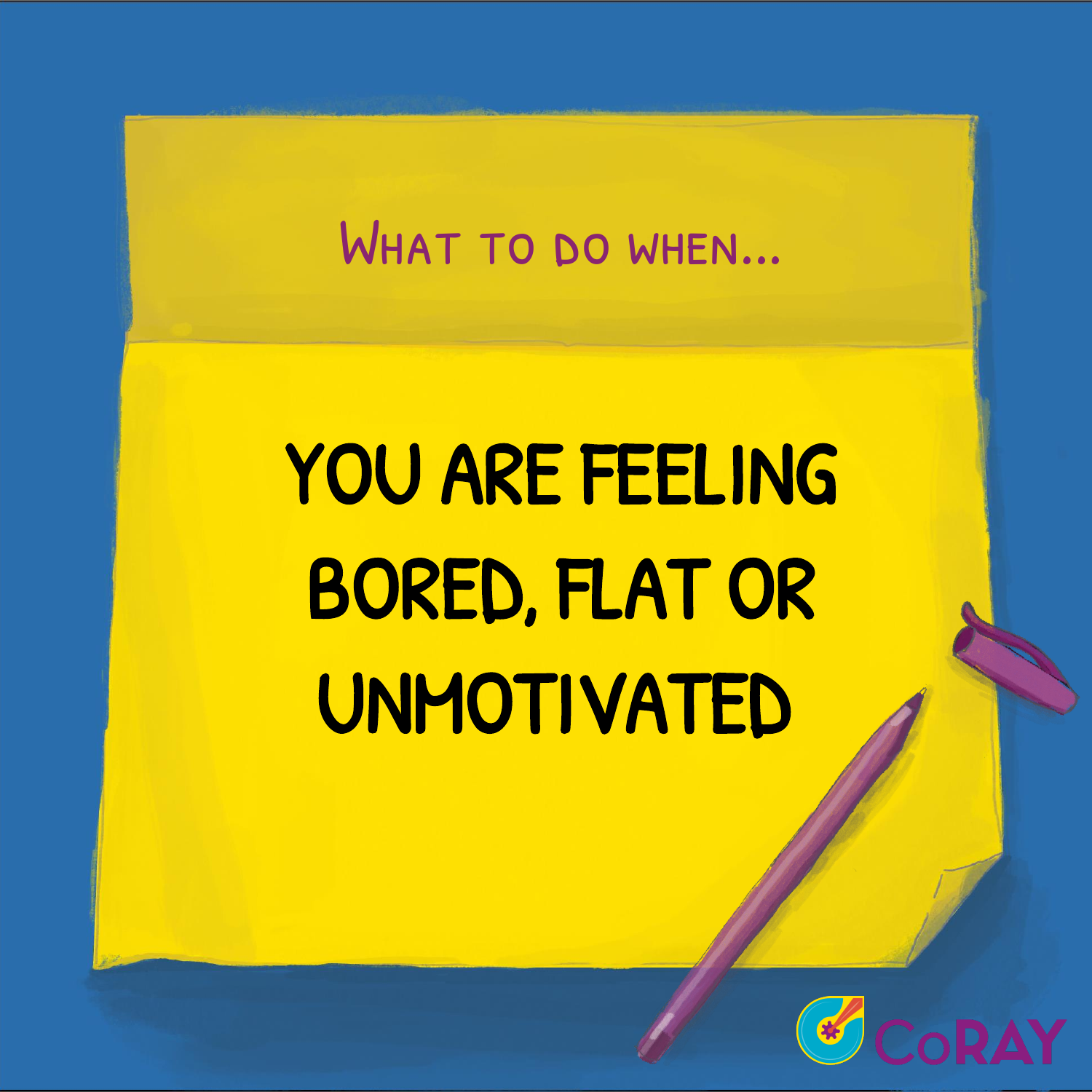# SPEND MORE TIME DOING THINGS THAT YOU THINK ARE IMPORTANT

**Ask yourself, what do you believe matters? Make a plan** for how you can spend more time doing those things – share it with others and **make sure it's achievable**

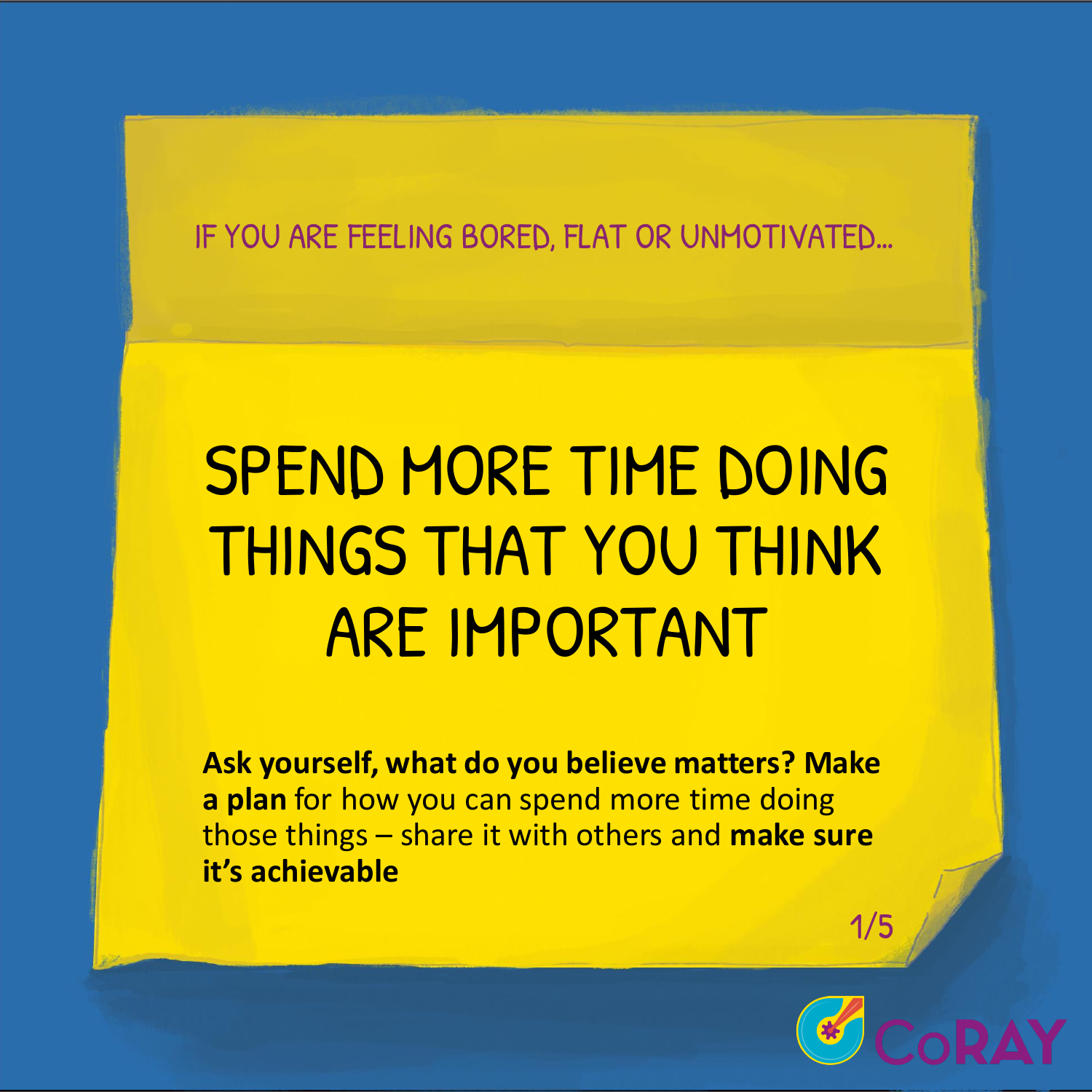### WHEN YOU FEEL UNMOTIVATED, START DOING SOMETHING ANYWAY

It's normal to find it hard to do things when you're unmotivated. **Start small – what action can you take right now towards doing something important to you?** Even if you don't achieve your end goal, you will learn something by trying.

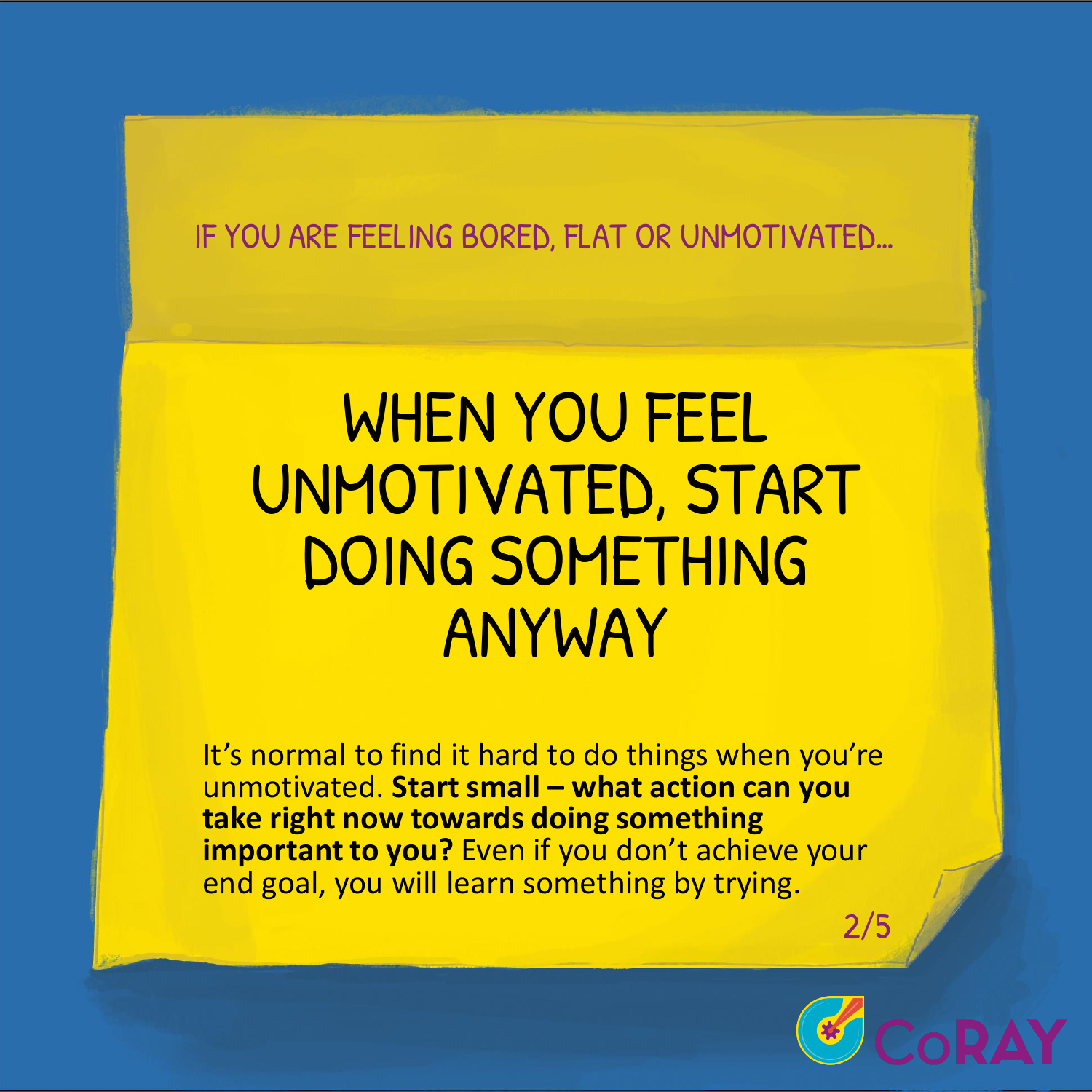# PAY ATTENTION TO HOW IT FEELS TO DO THINGS

Rather than focusing on your thoughts, **focus on what you're doing**. Notice what is going on around you. **Record the time you spend on daily activities** so you can recognise **what makes you feel good.**

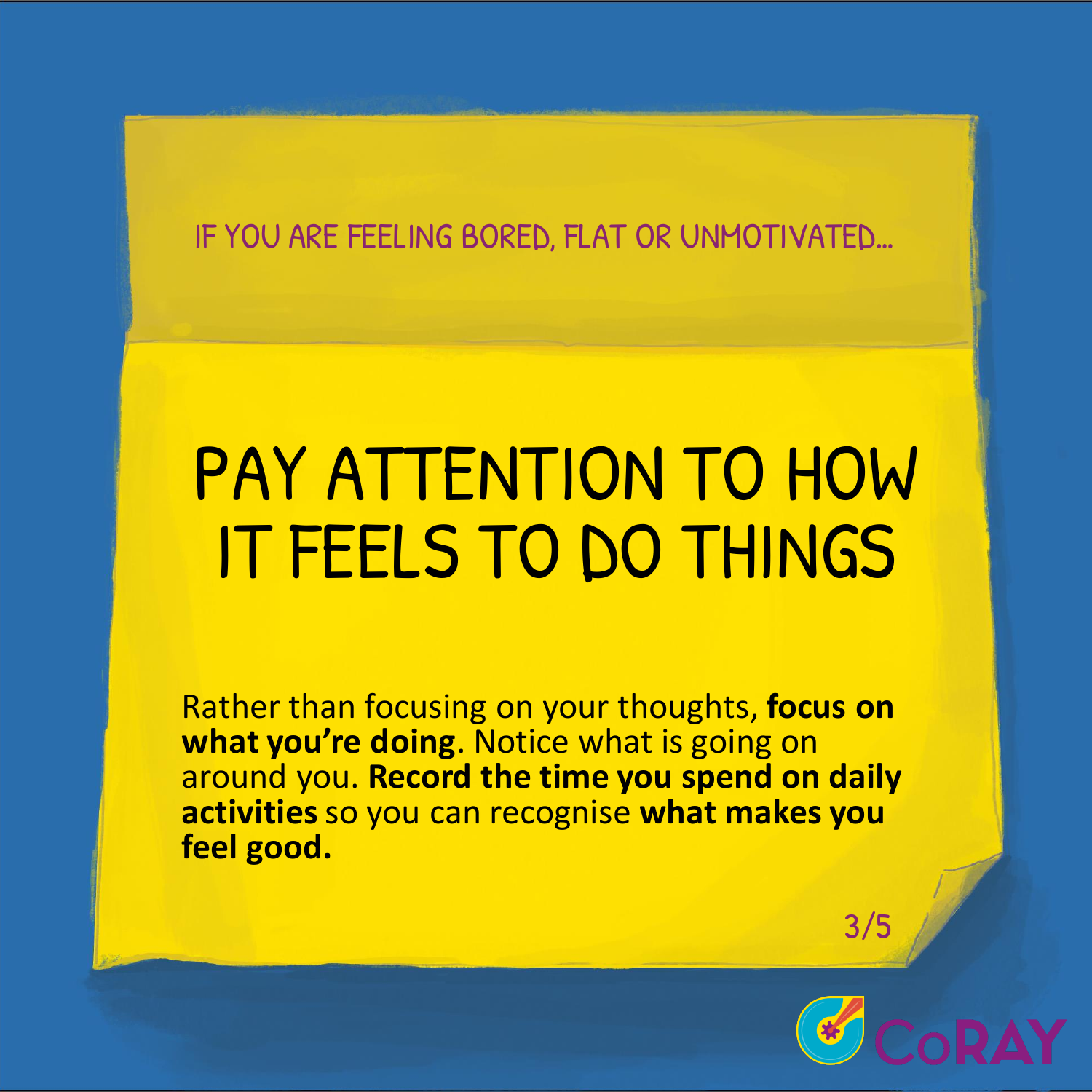# BE KIND TO YOURSELF

**Remember, it's understandable to feel bored or unmotivated!** Making changes can be difficult, and can take time. Try to notice and **challenge any negative thinking that is getting in the way.**